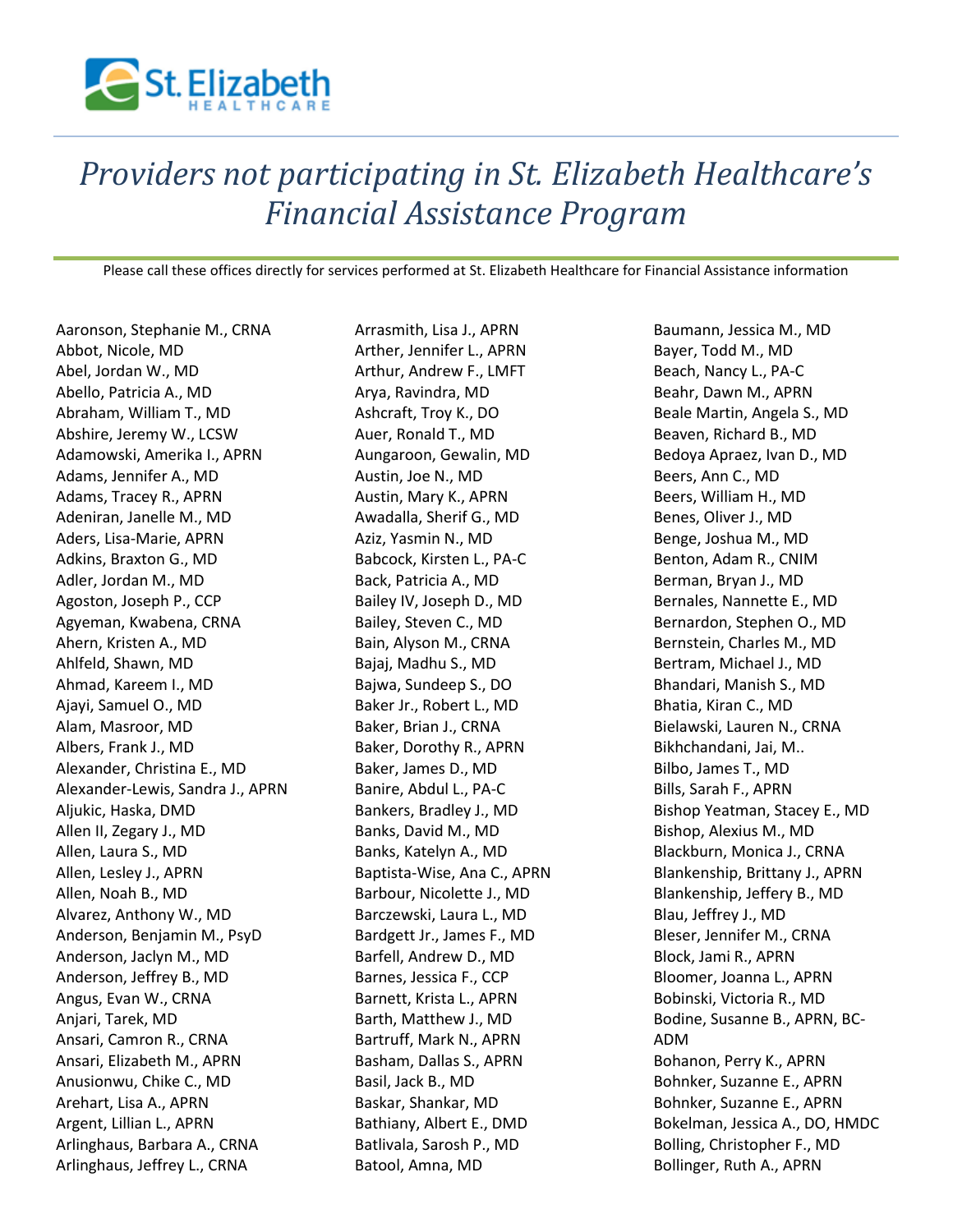Bonhaus, Nikki D., DO Bonomo, Jordan B., MD Bonow, Brooke E., APRN Bosley, Eric L., MD Boudreaux, Kristin L., APRN Bovard, Joan, APRN Bowen, Shannon S., APRN Bowen, Tammy J., APRN Bowlin, Michael L., MD Bowling, Jennifer J., APRN Bowling, Mark G., MD Boyd, Ian S., MD Boyd, Mark A., MD Bracken, David L., MD Braden, III, Wesley, MD Braithwaite, Brian A., MD Brandser, Eric A., MD Branham, Steven W., APRN Brannon, Daniel T., DO Braxton-Brown, Jennifer M., APRN Breazeale, Grant H., MD Breen, Billie J., APRN Breen, Charles J., MD Brennan, Vail M., DO Bridges, Elizabeth P., APRN Bridges, Kim M., CRNA Brill, Daniel A., MD Britto, Johnson P., MD Brock, Pamela L., APRN Broderick, Joseph P., MD Brokaw, Barry A., MD Brossart, Alene E., Ophthalmic Assistant Brown, Rebeccah L., MD Brown, Ty D., MD Browning II, Paul W., MD Browning, Kathleen M., APRN Browning, Tyler W., MD Brown-Puryear, Latonya A., MD Brozovic, Suzana, MD, PhD, DDS Brueggemann, Melissa R., APRN Bruemmer, Amanda A., MD Bruenderman, Elizabeth H., MD Brungs, Robert A., APRN Brunson, Kelly D., MD Buchanan, Jamie L., DO Buck, Jaclyn M., APRN Budde, Allison E., PA-C Budhani, Irfan B., MD, CAQ, FCCP Bunnell, Thomas E., MD Burchell Jr., Eugene J., MD Burchell, Del A., MD Burchell, Patrick O., MD

Burchell-Young, Kelley M., MD Burgher, Charles J., MD Burke, Brennan C., MD Burns, Patrick T., MD Burns, Timothy M., DO Burress, Jacques N., APRN Burroughs, Timothy J., MD Burte, Kerrin D., MD Burwinkel, Mary C., MD Bushelman, Susan J., MD Butt, Saud, MD Byers, Jonathan A., MD Cacic, Kelsey A., MD Cahill, Darla, MD Calderon, Danilo J., MD Caldwell, Edward H., DO Caldwell, Joshua A., APRN Calico, Brittany D., DO Callahan, Benjamin L., CRNA Callahan, Christina L., CRNA Callahan, Randi L., MD Callis, Rebecca R., MD Campbell Jr., Steven J., MD Campbell, Bethany H., MD Carballo, Sarah E., MD Care, Marguerite M., MD Carpenter, Jacqueline M., DO Carrigan, Raimi B., PA-C Castaneda, John J., MD Castellini, Lauren E., MD Castilano, Amy W., MD Catanzaro, Lori A., DO Cavallo, Charles A., MD Cepela, Mark A., MD Chahal, Jaspreet K., MD Chan, Brandie C., MD Chan, Vickie C., MD Chandrashekaran, Rama, MD Chang, Jesse L., MD Chausse, Steve, MD Chennubhotla, Suma, MD Chimakurthi, Roja, MD Chlon, Clara F., MD Cho, Soung H., MD Chopra, Sonia R., MD Choudhary, Namrata, MD Christensen, Alisa-Ann H., DO Christensen, Christine C., CRNA Chu, Fred B., MD Cianciolo, Eli R., MD Cirulli, Christopher, MD Clare, Alicia K., APRN Clark, Rani L., APRN

Clary, Monica M., APRN Clements, Martin J., MD Cleveland-Peck, Christian M., CRNA Cnota II, James F., MD Coffaro, Charles G., PA-C Coffey, Courtney E., PA-C Cole, James W., MD Coleman, Ashley M., APRN Coleman, Sydni L., MD Colglazier, Christopher L., MD Collins, Angela M., APRN Columber, Heather J., APRN Combs, Elizabeth L., APRN Conley, Marla K., APRN Connelly, Kevin D., MD Conner, James C., MD Connolly, Matthew J., DPM Connors, Sunah N., APRN Cooper, Billy A., APRN Cooper, Jessica R., APRN Coppage, Kristin H., MD Corriveau, Matthew M., MD Cortezzo, Donnamaria E., MD Costantini, Carey H., MD Couch, Rae Lynn, APRN Counts, Patrick H., PA-C Cousar, J'Mir L., MD Cowan, Brandon A., MD Cox, Breanna S., CRABT Coyne, Laura L., MD Crabtree, Jill S., PA-C Craven, Jeffrey A., LPCC Crimmins, Jason T., MD Crocetti, Emily J., PA-C Crowley, Brian J., APRN Crump, Veronica I., APRN Culbertson, Adam D., APRN Cunha, Christopher A., MD Cunningham-Farbstein, Jennifer L., MD Curi, Kristo, MD Curry, III, Richard C., MD Czosek, Richard J., MD Dalhover, Amanda M., CNM Dalton, Katharine H., APRN Dalton, Stephanie L., DO Daly, Kimberly C., MD Daniels, Karlee K., APRN Danneman, William G., MD Darnell, Colleen M., MD Darpel, John A., MD Davenport, Michael K., MD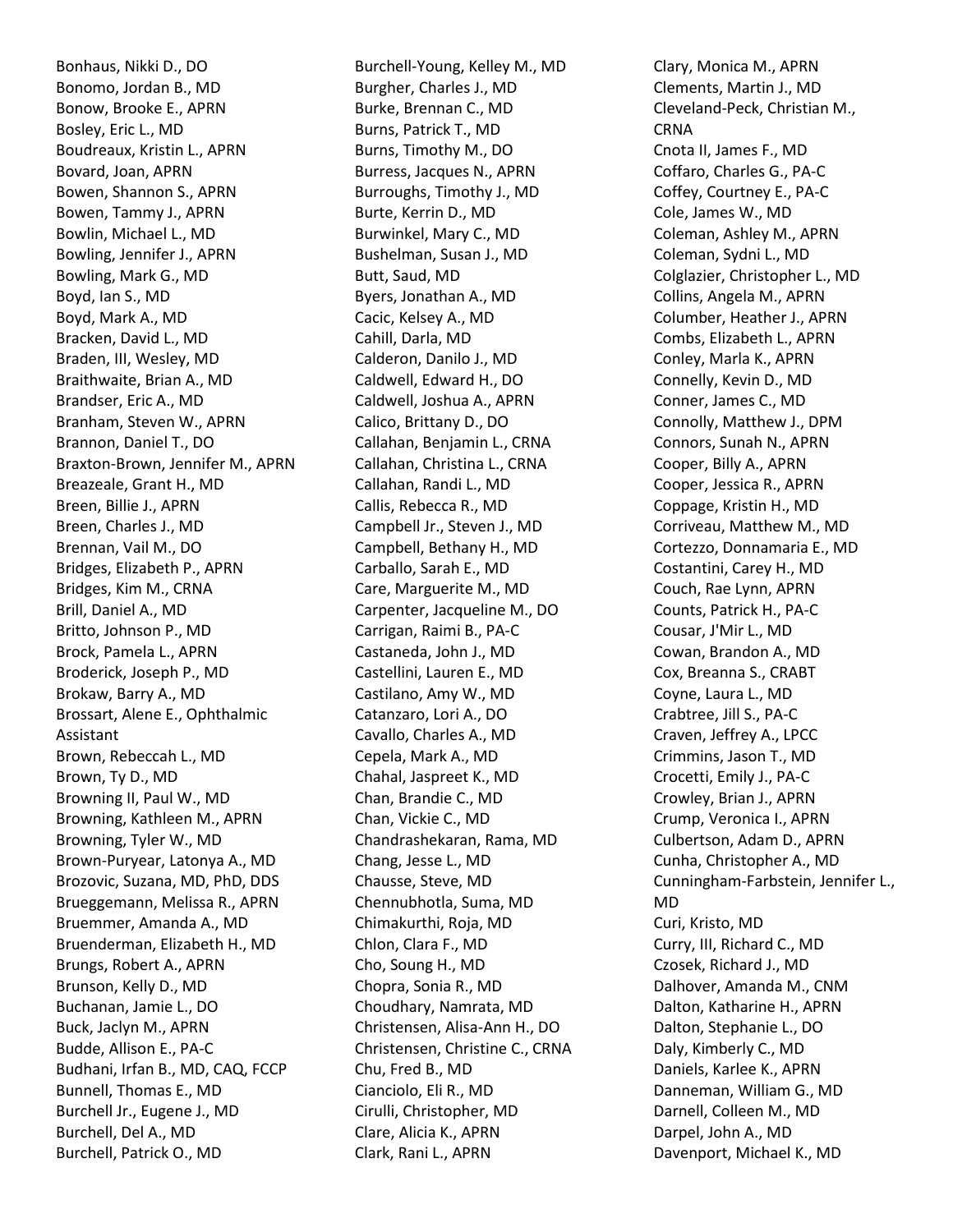Davidson, Alicia B., APRN, MSN Davies, Evan J., DO Davis, James A., MD Davis, James A., MD Davis, James T., PsyD Davis, Shannon M., DO Davren, Erin K., MD Day, Carolyn R., APRN De Buys, William D., MD De Gent, Guy E., MD Deacon, Briana L., CRNA Dean, Jennifer N., CNIM DeAngelis, Stephanie M., DO Dedden, Joseph Z., PA-C Dedden, Samuel J., PA-C Dee, Michael T., PA-C DeFoor Jr., William R., MD DeFoor, Catherine A., MD DeGrande, Sean T., MD DeMaria, Anthony P., DPM Demel, Stacie L., DO, PhD DeMoss, Rebeca A., APRN Dennig, Louis R., CRNA Deringer, Kimberly G., MD Desai, Neel C., MD DesJardins, Matthew T., MD Devarajan, Vidya R., MD Dhaliwal, Rajbir S., MD Dhaliwal, Ranbir S., MD Di Iulio, Darren P., DPM Dickinson, Timothy D., MD Dillon, Lindsay A., PA-C Divanovic, Allison A., MD Doan, Denise A., APRN Doerger, Kirk M., MD Dolan, Damian F., MD Dolbec, Katelyn, MD Dolezal, Kara A., MD Domet, Michael A., MD Donnelly, Meredith H., MD Donovan, Anne T., MD Dooley, Jennifer L., CNM Dorn, Charlotte L., MD Dorsch, Curtis J., MD Dosunmu, Eniolami O., MD Doty, Casey L., PA-C Dougherty, Kyle B., MD Downton, Lisa R., CNM Dozier, Emily J., DO Dragan, Elizabeth M., MD Dragan, Michael K., MD Dropic, Amanda J., MD Ducker, Heidi A., APRN

Due, Thomas M., MD Dunaway, Fred W., MD Duncan, Andrew P., CRNA Duncan, Michael J., APRN Duncan, Taylor G., MD Durrani, Noreen K., MD Dusing, Michael W., MD Duttweiler Esser, Sharon A., CRNA Duval-Austin, Sophie, DMD Eastridge, Crystal D., APRN Edwards, Brooke B., MD Edwards, David N., APRN Edwards, Elizabeth A., APRN Edwards, Kimberly K., PA-C Edwards, Nathan T., CRNA Eid, Wael E., MD Eilerman, Bona M., APRN Eilerman, Bradley S., MD Eilerman, Matthew T., APRN Eisner, Molly G., MD El Halabi, Mustapha, MD Eldridge, John P., MD Elleman, Michael N., MD Elliott, Andrew W., MD Ellis, Melodie J., APRN Ellis, Michael P., MD Ellison, Nikol M., APRN, MSN Elmer-Lyon, Caroline G., MD Elser, Ryan M., PA-C Elyan, Mazen, MD Emert, Natalie M., MD Emery, Daryl L., MD Engel, Jeremy D., MD England, Anthony R., MD England, Rex R., CRNA English, Collin T., MD Enix, Melissa D., CRNA Enzweiler, Matthew G., DPM Epley, Janell M., MD Ernst, Jennifer M., MD Ertel, Audrey E., MD Eshak, David S., MD Eversole, Ashleigh M., APRN Fagel, Daniel G., MD Faillo, Kelly K., PA-C Falcone Jr., Richard A., MD, MPH Fallis, Bryan V., DPM Faris, Eric J., APRN Farrell, James P., MD Fathman, Amy E., APRN, DNP Faulkner, Aric R., CCP Feeney, Susan W., MD Fellens, Thomas E., MD

Felthaus, Todd A., CRNA Fernbach, Suzanne M., PA-C Ferrante, Peter A., APRN Ferree-Chavez, Allison N., MD Ferris, Jennifer D., APRN Fichner, Robert J., APRN Fiedler, Michael A., MD Fielder, Georgia B., APRN Finkleman, Brett J., APRN Finnan, Ryan P., MD Fischer, Danny B., MD Fischer, Tricia L., APRN Fisher, Beth A., MD Fitterer, Kimberly H., APRN Fitz, Robert M., MD Fitzgerald, David P., MD Flaherty, Lindsay M., AuD Flaherty, Matthew L., MD Flanagan, Chanti H., MD Flora, Daniel B., MD Flora, Douglas B., MD Flora, Rebecca L., APRN, BC-ADM Flournoy, Kaitlyn H., PA-C Flower, Anne E., DO Foad, Mohab B., MD Fong, Susan L., MD Foor, Laura M., DO Forbes, Allison M., CNM Foruhari, Farzin, MD Fox, Lauren R., APRN France, Anthony L., MD Francis, Ekezie M., MD Franxman, Timothy J., MD Frazier, Amanda J., APRN Freibert, Ryan M., DO Fried, Stephen J., MD Friedly, Christina E., DO Friedly, Colin T., CRNA Fritch, John L., MD Froese, Patricia A., APRN Fry, Isaiah J., MD Fryar, Carly B., Dental Assistant Frye, Tiffany M., CNIM Fugate, Lisa A., DO Furnish, Chelsea E., CCP Gabbard, Crystal E., CRNA Gabriel, Sashenka, MD Gadd, Molly M., APRN, DNP Gallaway, Mary A., MD Gallus, Corey, DO Gandola, Carl D., MD Ganim, John R., MD Ganster, Kelly P., CNM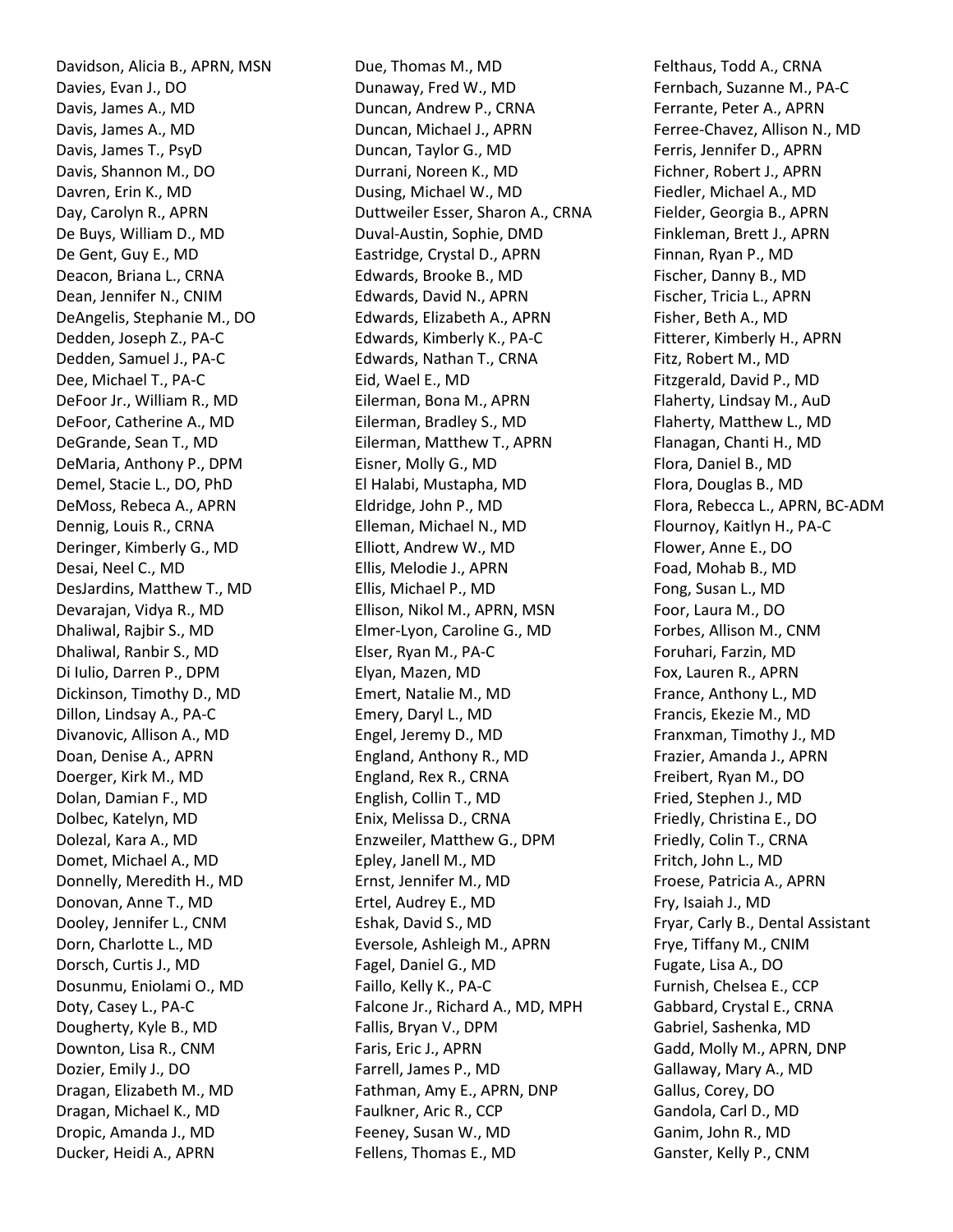Gardner, Jessica M., PA-C Garland, Erika D., CRNA Gaston, Richard L., MD Gastright, Amanda L., APRN Gates, Nicholas T., MD Geers, Ryan T., MD Geiger, Michael J., MD Geiger, William F., MD Geis, Teresa D., CRNA George, Ann, MD Geraci, Leonardo A., DO Gerwe, Michael J., MD Gibson, Aleah P., MD Giese, Matthew W., PA-C Gieske, Michael R., MD Giles, Mary R., CRNA Gill, Mandeep S., MD Gillan, Jessica F., Certificate Gillespie, Christy L., LCSW Ginney, Patrick J., DPM Girdler, Cindy L., Dental Assistant Girschek, Brendan P., MD Glenn, Diane C., APRN Glenn, Zachary F., DO Glockner, Nathan M., APRN Goderwis, Douglas A., MD Goel, Sharad, MD Goetz, Kevin R., MD Gomez, Julie B., MD Goodridge, Alexis S., APRN Goodridge, Briana R., APRN Gorham, Marian J., MD Gorman, Kathleen, APRN Graham, Heather M., APRN Grainger, Jonathan K., MD Grainger, Michael W., MD Grammer, Lauren E., APRN Granlund, Angela E., Autotransfusionist Grant, Michael J., DPM Gray, Bradley G., DO Gray, Michael E., MD Gray, Rachel L., CNIM Green, Christina K., MD Gregg, Jason A., APRN Greiner, Hansel M., MD Greiwe, Alison C., MD Greiwe, Raymond M., MD Grever, Mark J., DO Gribbins, Ashley L., APRN Grigorieva, Anastassia N., MD Grote, Anna M., CRNA Grove, Gina B., MD

Gruen, Katie A., APRN Grunkemeyer, Matthew S., MD Grzelak IV, Joseph M., MD Guenther Jr., Joseph M., MD Guluzian, John K., MD Gupta, Pragya B., MD Gutekunst, Tina M., APRN Gutierrez, Katherine N., APRN Guyton, Lisa M., MD Haas, Patrick J., MD Haberman, Beth E., MD Habib, David A., MD Habimana, Thomas, CRNA Habli, Mounira A., MD Hackett, Michael D., CRNA Hackett, Rebecca M., CRNA Hahn, Eunice, MD Hahn, James N., MD Hahn, Lily E., MD Haigis, Jennifer M., APRN Hall, Alice R., MD Hall, Edward C., MD Hall, Jessica R., APRN Hall, Margie J., APRN Hall, Russell W., CRNA Ham, Jared C., MD Hameed, Nida, MD Hamilton, Thomas K., MD Hamm, Mary A., APRN Hammer, Heather N., APRN Hammons, Jacqueline G., DO Hammons, William R., MD Haney, Amy S., MD Hans, Ravinderjit S., MD Hansen, Joshua E., MD Hansen, Kendall E., MD Hanson, Teresa R., MD Hardin, Brianna M., CCP Hari, Sunil B., MD Harmeling, Sheila C., MD Harner, Caron, DPM Harris, Edward G., APRN Harris, Nathaniel A., MD Harris, Timothy J., CRNA Hartig, Joseph E., MD Hartman, Philip A., MD Hassan, Iman A., MD Hassoun, Joseph K., MD Hatfield, Chadwick W., MD Hatfield, Patrick L., CRNA Hawkins, Sarah J., MD Hazelbaker, Molly A., PA-C Heeb, Christopher A., MD

Heidemann, Rebecca M., PA-C Heikenfeld, Jalean L., APRN, BC-ADM Heis, Forest T., MD Heisel, Amy L., MD Heisler, Michael D., CRNA Helpling, Rachel A., MD Helton, Melissa M., APRN Hemmer, Amanda A., MD Hensley, Jennifer L., APRN Heras-Herzig, Aileen, MD Herbert, Danielle M., MD Herena, Susan N., APRN Herfel, Robert F., MD Hergenrother, John S., MD Hermiller, Linda M., MD Herro, Stephanie M., APRN Herthel, Carrie E., APRN Heuker, Sonja A., MD Heusmann, Adrienne G., PA-C Heydarian, Haleh C., MD Hickey, Kevin L., CRNA Hill, Garick D., MD Hill, Rosa B., APRN Hilvano, Ayesa M., MD Hinton, Andrea C., MD Hoblitzell, Richard M., MD Hodes, Jonathan E., MD Hoffman, Lance M., MD Hoffman, Mallory M., MD Holladay, Bruce R., MD Holland, Edward J., MD Holland, Katherine D., MD Hollander, Ryan L., CRNA Hollman, Lauren R., PA-C Holmes, Yancey R., MD Holtzapfel, Catherine A., APRN Holtzapfel, Kristina F., PA-C Holtzapfel, Kristina F., PA-C Holzapfel, Allison M., MD Honerlaw, Kyle J., CNIM Honsaker, Theresa, CNIM Hooper, Destiny L., MD Hou, Alexander H., MD Houlehan, Kathleen A., APRN Howard, Jeffrey D., MD Hsiao, Jessica, APRN Hsu, Jordan C., MD Hsu, Michael H., MD Hubbard, Danielle N., APRN Hudak, Donald T., MD Huesman, Lynn M., APRN Hughes, Catherine A., MD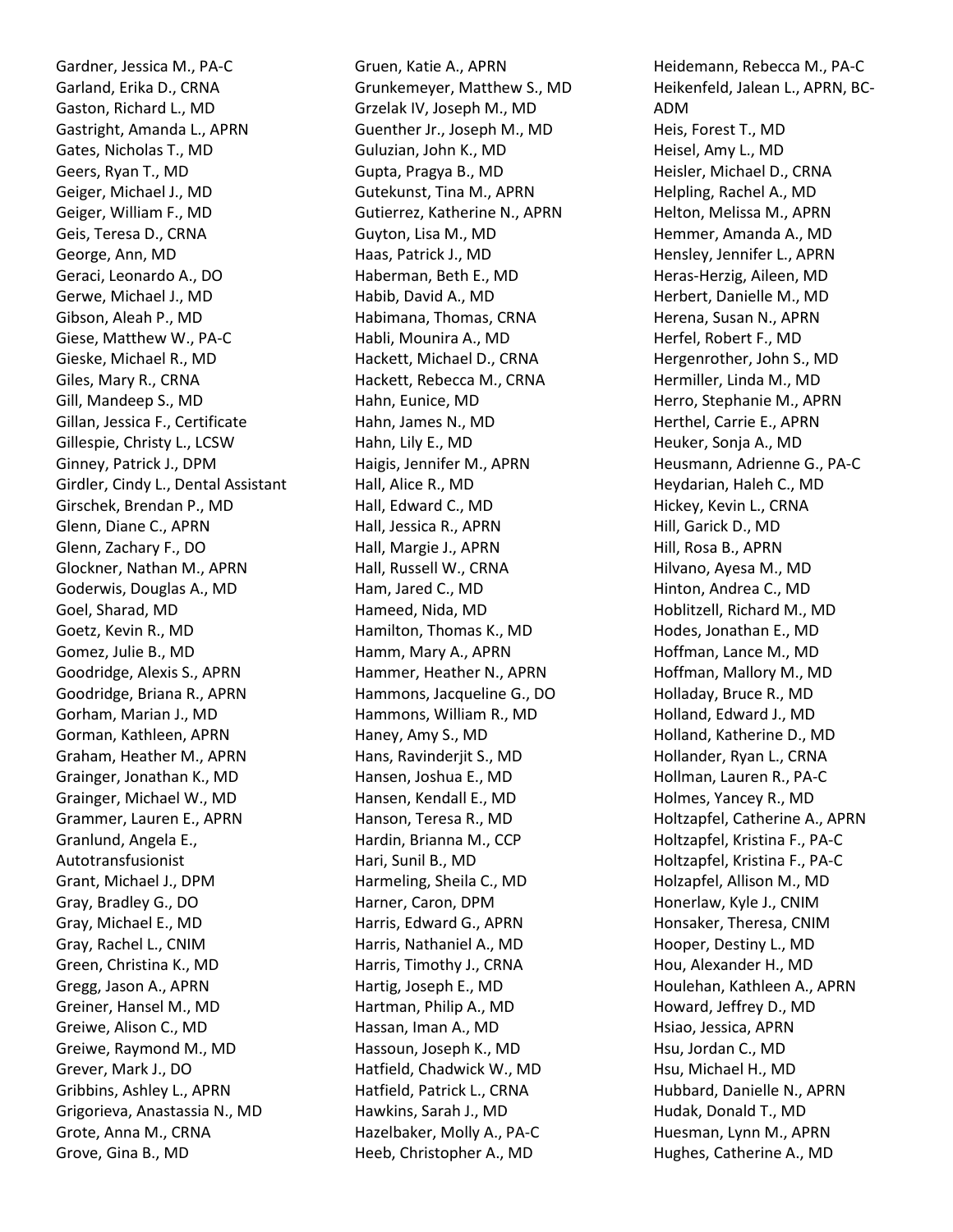Huller, Ralph F., MD Hummel III, Robert P., MD Hummel, Matthew T., MD Hurst, Darren R., MD Huth, Bradley J., MD Ibrahim-zada, Irada, MD, PhD Ionna, Jenna L., APRN Isaacson, Eric J., CNIM Isakow, Warren, MD Isbell, Isabella I., APRN Isbell, Michael F., APRN Izhar, Amir, MD Jackson, James M., CRNA Jackson, John R., MD Jacobs, Laura A., APRN Jacobs, Paul A., MD Jacobs, Todd M., DMD Jacquemin, John B., MD Jager, Shawn M., APRN Jaligama, Deepthi, MD Janardan, Soumya G., MD Janning, Jeffrey T., MD Jansen, Mary A., MD Janson, Paul J., MD Jarkani, Ashok P., MD Jeffrey, Jarrell O., CRNA Jennings, Shaun F., DO Jentz, Irene A., MD Jette-Tarumi, Jessica A., MD Jewell, Tammy R., PA-C Jinjuvadia, Kartikkumar M., MD, MPH Joenborg, Nicoline C., PA-C Johnson, Larry C., MD Johnson, Marleen C., MD Jones, Benjamin R., MD Jones, Blaise V., MD Jones, Jill S., MD Jones, Kasindra M., LCSW Jones, Lauren N., APRN Jones, Michael E., MD Jones, Michael J., CRNA Jones, Scott J., MD Joseph, Reversa R., MD Jubak, Robert F., CCP Judge, Lisa M., MD Julien, Patricia, MD Juyal, Malini, MD Kabani, Noormahal, MD Kachurak, Jaclyn M., DDS Kaiser, Elle P., CRNA Kaiser, Mary J., APRN Kakel, Rafid J., MD, MPH

Kalakonda, Aditya, MD Kalfas, Mina C., MD Kallmeyer, Tonya A., PA-C Kalyanaraman, Balaji, MD, PhD Kandregula, Krishna C., MD Kaninenberg, Tamara M., Dental Assistant Karas, Matthew J., APRN Katzman, Daniel A., MD Keathley, Kathryn M., APRN Kees, Stephen R., DMD Keitel, Duane L., MD Keitz, Cassandra C., APRN Keller, James D., MD Keller, Timothy B., MD Kelly, Charles J., MD Kelly, Kevin J., MD Kempiners, James J., MD Kendon, Alyshia M., CRNA Kendon, Brett J., CRNA Kennedy, Stephanie A., APRN Kenner, Emily S., MD Kenny, Alan P., MD Khadka, Bhupesh, MD Khalil, Chebel A., MD Khan, Baber K., MD Khan, Niva, MD Khasawneh, Faisal A., MD Khatri, Pooja, MD Khullar, Prashant, MD Kiely, Catherine A., APRN Kilaru, Sasidhar P., MD Kilb, III, Edward F., MD Kim, David H., DO King, Natalie C., MD Kinosz, Elizabeth M., LPN Kircher, Charles E., MD Kirchhoff, Todd M., MD Kirchner, Kristina M., PA-C Kiri, Aniket B., DO Kite, Michael K., CRNA Kitzis, Vanessa, MD Klanke, Justin L., MD Kleimeyer, Anne E., MD Klickovich, Robert J., MD Kline-Fath, Beth M., MD Kloc, Megan M., CNIM Kloecker, Goetz H., MD, MPH, MBA Kmety, Jamie L., MD Knight IV, William A., MD Koch, Bernadette L., MD Kode, Karthik R., MD

Koeller, Teresa L., MD Kohli, Payal S., MD Kohok, Dhanashri D., MD, MPH Kohrs, Brandon J., DO Kolar, Mark J., MD Kondik, G. A., PA-C Konduri, Sai R., MD Koop, Jonathan W., MD Koopman, Candace L., APRN Korableva, Irina B., MD Kothari, Tushar G., MD Kotlove, Matthew J., MD Kraeling, Stephan, MD Kramer, Mary K., CNM, DNP Kreate, Allison M., APRN Kreger, Suzanne M., APRN Kreider, Alyssa A., APRN Kreimer, Cathy S., APRN Kreinest, Kristen M., APRN Kreitzer, Natalie P., MD Kremer Jr., Joseph, MD Kremer, Kelly M., MD Kremer, Laura H., PA-C Kress, Suzanne M., MD Kreyling, Nancy C., APRN Kripal, Jerry A., MD Krishnan, Vinod M., MD Kroger, Mark D., MS Krol, Bryan J., MD Krol, Bryan J., MD Krueger-Maxwell, Stephanie, PA-C Kruer, Justin J., MD Krumme, Sarah M., APRN Krusling, Edward J., MD Krusling, Jamie E., APRN Kuhn, Brian A., MD Kumar, Alisha G., MD Kumar, Rakesh, MD Kumar, Ramesh, MD Kunk, Rita M., APRN Kunkler, Patrick H., MD Kurapati, Rajeev, MD Kurtz, Carla A., AuD Kurtzman, Drew J., MD Kushman, Susan, MD LaCount, John W., MD Laib, Emily A., MD Lam, Allan P., DO Lam, Gregory M., DO Lancaster, Elisha, MD Landorf, Meredith A., MD Lang, Lyndsey A., APRN Lang, Sean M., MD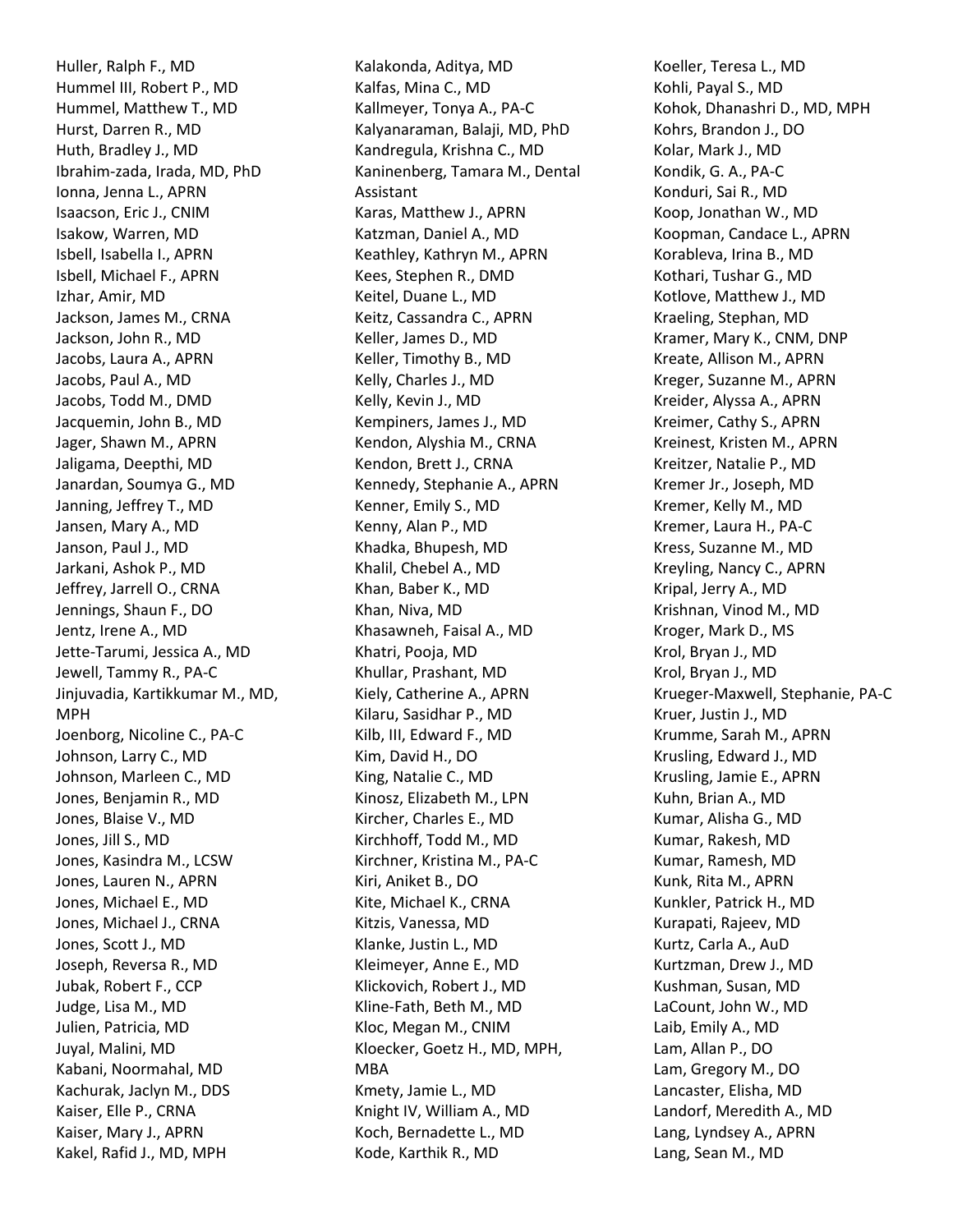Larder, Betsy R., DO Larke, Robert J., MD Larkin, John J., MD Larson, Melissa D., MD Lauer, Amberly R., APRN Laux, Holly A., APRN Lavoy, Michael P., CRNA Lawler, Brian C., MD Lawson, Michael R., MD Le, Hien T., MD Leach, James L., MD Lee, Barbara Y., MD Lee, Eugene D., CRNA Lee, Lisa A., MD Lee, Sherri D., APRN Lehmkuhl, Rachel J., MD Leming, Philip D., MD Leonard, Lisa J., PA-C Leverage, Scott C., MD Lewis, Christina L., APRN Li, Maureen, MD Lichtenstein, Sonya J., CRNA Lin, Kenneth C., MD Lin, Nan, MD Linville, Carrie B., APRN Linz, Luke A., DO Linz, Taylor M., PA-C Liu, Wei K., MD Loftus-Smith, Abby, MD Logue, Christen T., PhD Lovasco, Simon-Alexandre A., MD Lowe, David F., MD Lown, Kelly K., APRN Lubbe, Veronica A., LCSW Lubrano, Vincent M., MD Lunsford, Jaclyn R., PA-C Luther, Corinne A., APRN Lutz, Molly S., APRN Machado, CRNA, Cassandra A., MacKay, Carace N., MD Macke, Ann E., MD Maddox, Jennifer, APRN Magary, Steven P., MD Mai, Nicholas M., APRN Maier, Kathryn L., MD Makar, Ann A., MD Malik, Hammad U., MD Mallory Spillman, Amanda G., PA-C Maloney, Kristine M., CRNA Malynowski, Christopher J., PA-C Mamutse, Sithandiwe, APRN Mandapakala, Chaitanya, MD

Mando, Joseph T., MD Mangus, Nicole R., APRN Mani, Ashwin K., MD Mannion, Brian A., MD Marchetta, Christine M., CRNA Marcuccio, Elisa, MD Markovich, Meghan E., MD Marks, Paige N., MD Marsh, Danielle M., APRN Marshall, Angela C., CRNA Martin, Avery J., APRN Martin, Chayse B., DO Martin, Jason R., MD Martin, Jonathan A., CNIM Martin, Joseph E., MD Martin, Kevin D., MD Martin, Neil F., DO Mast, Samantha H., MD Mastin, Rebekah H., Dental Assistant Mauser, Melissa J., LCSW May, Erica L., APRN Maynard, Haley S., LCSW McClellan, William W., MD McClure, Megan P., Dental Assistant McClurg, Jami W., APRN McClurg, Michael A., MD McDannold, Terry A., MD McDonald, Alyssa A., APRN McGarvey, Kelley R., APRN McGlasson, Patrick I., DO McHenry, Brandon K., DO McHenry, Ross, MD McIntyre, Timothy R., CRNA McKamey, Jon D., CCP McKenzie Jr., Donald H., PA-C McKeon, Vince M., CNIM McLane, Meghan M., CRNA McLaurin, Elizabeth K., DMD McPherson, Katie M., APRN McReynolds, Linda H., PA-C Meade, Patrick G., MD Medeyinlo, Meredith E., APRN Medeyinlo, Oluseun O., MD Meier, Mark S., MD Melnyk, Natalie M., APRN Melton, Brian A., APRN Melton, Kevin W., CRNA Mencarelli, Eric M., MD Mendelsohn, Jon E., MD Menshouse, Hayden J., CNIM Meranda, Joseph A., MD

Merhar, Stephanie L., MD Mesch, Shelby R., PA-C Messerschmitt, Patrick J., MD Metzger Aubuchon, Julie A., OD Metzger, Jessica B., PA-C Metzler, Adam V., MD Meyer, Kevin C., MD Meyers, Nicole L., APRN Michelen Alvarez, Yamil E., MD Mielech, Stephen F., DPM Migura, Anthony M., MD Mikesell, Cora E., PA-C Mikhail, Attef A., MD Miles, Corie L., APRN Miles, Douglas R., MD Miles, Patricia R., MD Miller, Bradley L., MD Miller, Brian J., MD Miller, Cynthia D., DPM Miller, Jennifer M., APRN Miller, Justin R., DO Miller, Miranda J., APRN Miller, Theodore H., MD Minning, Michael P., MD Minton, Ashley N., MD Minzner, Jon R., MD Miracle, Angela M., APRN Mistry, Eva A., MD Mittal, Bahar, MD Mittal, Deepak, MD Moise, Ephese, MD Monday, Tara L., DO Montjoy, Carol A., MD Mook, Kenneth A., MD Moon, Martin R., MD Moore, Corinne L., PA-C Moore, Daniel K., CRNA Moore, Martin J., DMD Moore, Melissa J., MD Moore, Ryan A., MD Moran, Ashley J., APRN Morgan, Kathie E., MD Morgan, Stephen R., DO Morrison, John D., MD Morrow, James M., DPM Moser, Neal J., MD Mosko, Mallory N., PA-C Motiani, Karan, MD Motley III, William W., MD Motz, R. Geoffrey, MD Moussa, Amr N., MD Mucenski, Cathleen M., MD Mukalla, Srilakshmi, MD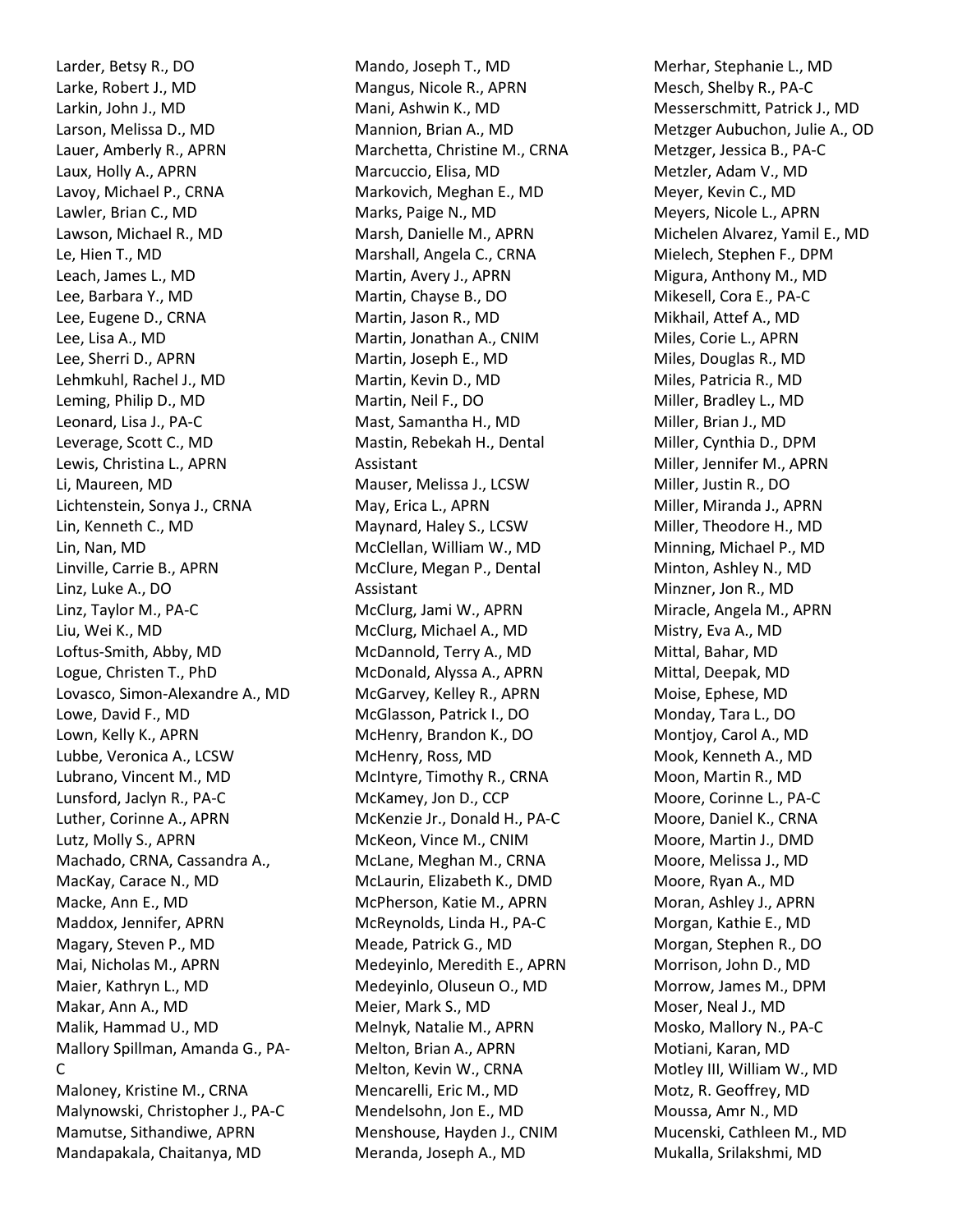Mulberry, Rose L., APRN Mullan, Samantha J., MD Mullen, Gregory J., MD Mullican, Charles N., APRN Mundy, Jason, CNIM Munir, Samreen, MD Munson, Gina M., CRNA Murad, Hani S., MD Murdock, Connie M., LCSW Murley, Heidi C., MD Murphy, Chad D., CCP Murphy, Chad D., CCP Murphy, Marcia B., APRN Murray, Jason A., MD Murray, Michelle M., MD Murray, Sara L., MD Myers, Beth A., MD Myers, Kimberly S., APRN Myrtil, Christopher, MD, MBA Naderi, Nassim, MD Nagaraj, Usha D., MD Napier, Joshua T., MD Nathan, Amy T., MD Nayak, Prashant, MD Nayak, Shreya, MD Nayak, Suresh, MD Neal, Ashley E., MD NeCamp, Joshua A., MD Neff, Robert T., MD Neils, Eric W., MD Nelson, Angela M., APRN Neltner, Scott A., MD Newman, Samuel S., MD Nguyen, Maria K., MD Nicholas, Amy M., APRN Nichols, Tann A., MD Nienaber, Kirk A., MD Nierman, David M., MD Nigos, Janice G., MD Ning, Lily J., MD Nirujogi, Harish N., MD Nithianandam, Balaji, MD Noh, Kyung M., MD Noll, Aaron R., MD Noll, Jean M., MD Noll, Steven P., DO Nord, Margarita F., APRN Nordman, Jane E., APRN Ntimba, Francis D., MD Oak, Allana J., DO Oakley, Rachael M., PA-C Oakley, Susan H., MD O'Brien, Emily L., CRNA

O'Brien, Kathleen L., APRN Oliver, Richard G., MD Olson, Carrie L., MD O'Neal, Kelly B., CNIM, REPT Opotowsky, Alexander R., MD Osborne Lewis, Rebecca L., MD Osterbrock, Lisa C., PA-C Otte Jr., Robert F., MD Otto, Hans F., MD Overton, Pamela S., APRN Padela, Mohammad F., MD Pampati, Rudra A., MD Pappas, Ted G., MD Parent, Yvon, MD Parker, Jeffrey M., MD Parker-Kist, Dana N., APRN Parsons, Nicholas A., CRNA Pate II, Raymond K., DO Pate, Alisa A., CNIM Patel, Amar U., MD Patel, Dhruv P., MD Patel, Hely A., Ophthalmic Assistant Patel, Hely A., Ophthalmic Assistant Patel, Krishna V., DO Patel, Kruti, MD Patel, Parag J., MD Patel, Snehal S., MD Patel, Viral V., DO Patel-Chamberlin, Mukti S., MD Patterson, Bradley S., MD Pattison, Lindsay R., DO Patton, Jared J., PA-C Patton, Karlina M., MD Paul, Andrew T., CNIM Paul, Gautam, MD Pavelka, James C., MD Pavlou, Maria, MD Peak, Bernadette T., PA-C Peariso, Katrina L., MD, PhD Pell, Mark D., DPM Pembaur, Karl B., MD Pemberton, Courtney N., APRN Perez Jr., Oscar O., DO Perkins, Debra J., APRN Perkins, John T., MD Peters, Jon R., CCP Peterson, John C., MD Peterson, Timothy W., PA-C Pettit, Robert J., MD Pflughaupt, Caitlin L., CNIM

Phelps, Ashley R., Ophthalmic Assistant Phillips, Anita K., APRN Phillips, Brooke E., MD Picard, Melissa R., APRN Pielage, Kaitlin M., APRN Planalp, Michael P., MD Platt, Kevin T., MD Platt-Faulkner, Michael D., DO Pleiman, Donna, MD Plummer, Brent A., APRN Plummer-Bratton, Sally A., LPCC Poon, Douglas P., MD Pope, Ashley N., APRN Popelka, Hannah E., APRN Popham, Rebecca E., DO Porter, Roger D., DPM Poteet, Perry S., MD Potts, Megan E., APRN Poulos, Ronald L., DMD, DDS Powell, Adam W., MD Powell, Jeanne E., APRN Powell, Rebecca J., APRN Premer, Danna M., MD Pretorius, Harold T., MD Price, Donald L., MD Proctor, John H., MD Proctor, Kiersten A., APRN Proctor, Melonie C., DO Quatkemeyer, Bradford A., MD Quiogue, Jennifer L., APRN Qureshi, Sofia H., MD, NCMP Race, Amanda L., APRN Rachamallu, Vivekananda R., MD Rachovitsky, Harel N., MD Radic, Natasha, APRN Rafiuddin, Muhammad, MD Rajput, Amit K., MD Rakheja, Naman, CNIM Ramakrishnan, Nagarajan N., MD Ramesh, Radhika B., MD Ranck, Megan C., MD Rashid, Ayesha, MD Rattan, Amit S., MD Rawe, Kelly A., APRN Rechtin, Michael D., DMD Redden-Borowski, Mary M., MD Reese, Veena H., APRN Reeves, Marjorie R., APRN, MSN Rehman, Hasan, MD Reichard, Elizabeth A., MD Reid, Maria D., MD Reimer, Kirsten L., APRN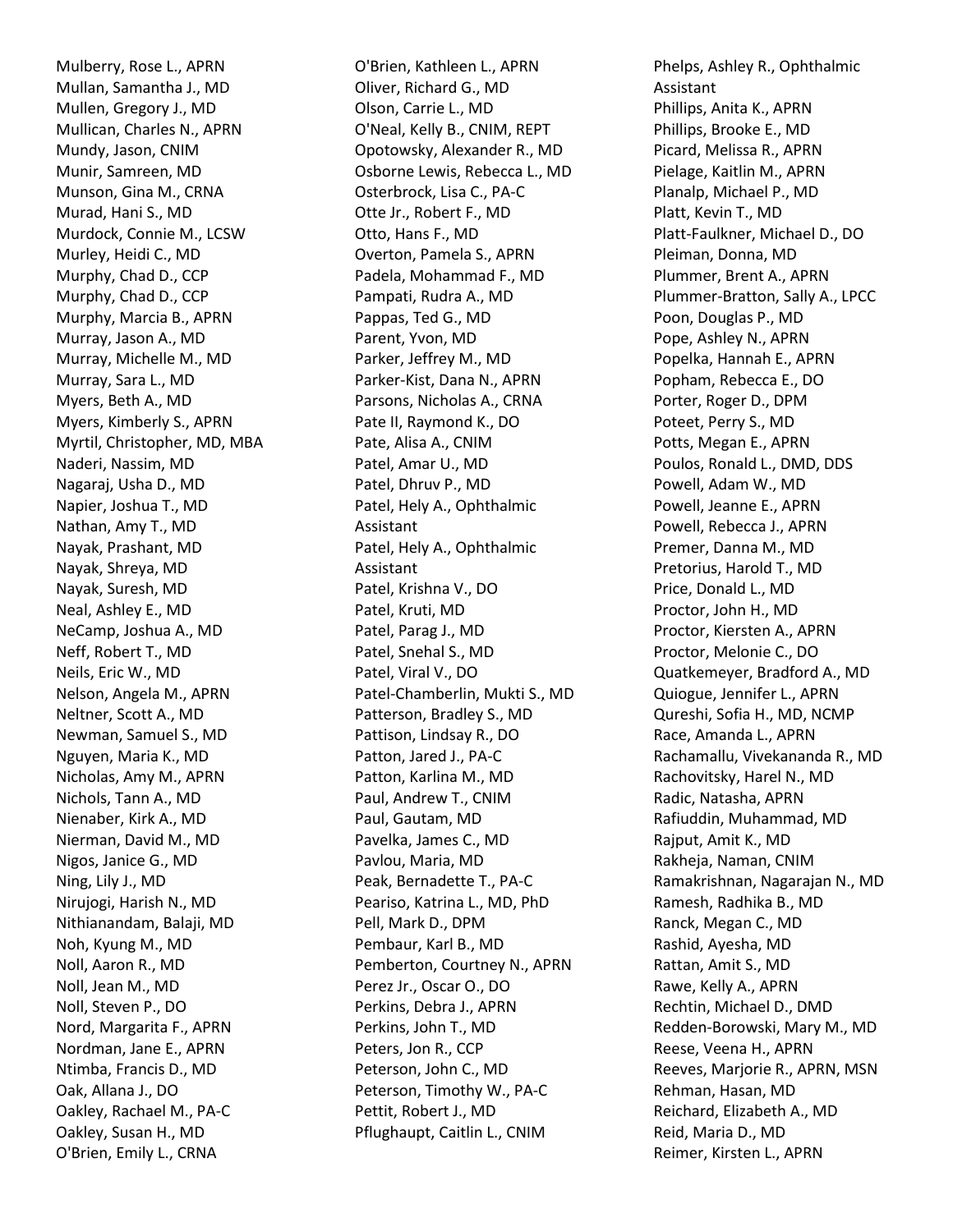Reinhardt, David S., CRNA Reis, Adam W., MD Reist, Nicholas J., PA-C Renard, Cruff, MD Rennekamp, Amy L., APRN Revis, Brian L., MD Rho, Lisa, MD Rice, Ward R., MD Richards, Christopher T., MD Richardson, Amy L., APRN Richardson, Eric T., MD Richardson, Thomas E., MD Rider, David M., DMD Riemann, Christopher D., MD Rihana, Nancy A., MD Riley, Brittany E., APRN Ringer, Andrew J., MD Ritter, David M., MD Ritter, Stephanie A., MD Rivera, Roxana Y., MD Roark, Carol, MD Roberts, Aaron D., DO Roberts, Charles A., MD Robinson, David J., MD Robinson, Michael L., MD Robinson, Steven L., MD Rodebush, Glen P., CCP Rodgers, Renee N., APRN Roebker, James J., MD Rogers, Kimberly A., APRN Rogers, Sharon E., APRN Rohmiller, Michael T., MD Roman, Brion W., MD Rosen, Beth N., PhD Rosenthal, Cara L., CRNA Rosic, Enis, APRN Roth, Lauren E., MD Ruksenas, Audrius, MD Russell, Mary C., MD Rust, Alisha A., DO Ryes, Alvaro A., MD Saalfeld, Esther E., MD Sacco, John F., MD Sadosky, Kevin B., CNIM Sageman, William S., MD Sahni, Adarsh, MD Sajjad, Tahir, MD Saleh, Rania H., MD Salmon, Katherine M., DMD Salzman, Gregory L., MD Samaha, Antoine L., MD Sampang, Jennifer A., APRN Sander, Mark D., MD

Sanders, Craig D., DO Sandhu, Gurjeet, MD Santos, Ria A., MD Sapp, Christy M., MD Sass, Kimberly A., CNIM Savani, Dora V., MD Sayre, Lauren H., MD Schabell, Marguerite S., MD Schack, Brian W., MD Schack, James J., MD Schaeffer, Erin E., APRN, DNP Schafer, Michael G., MD Schaffeld, Jillian M., DO Schaiper, Lindsy J., CNIM Schertzinger, Howard J., MD Schilff, Stanca, MD Schmaltz, Emily M., APRN Schmidt, Sydney J., CRNA Schmitt, Gary M., MD Schmitt, Karl A., MD Schmitter, Jeffrey L., MD Schneider, Megan O., MD Schnettler, William T., MD Schockman, Samantha L., MD Schott, Jon J., MD Schroer, Mark A., MD Schroer, Sindi L., Dental Assistant Schucht, Jessica E., MD Schuler, Gina M., APRN Schuler, Heather R., APRN Schuler, Kayla B., APRN Schuler, Kevin M., MD Schulte, Bradley M., MD Schulte, Debra F., MD Schulte, Michael P., MD Schumann, Edward T., MD Schwartz, Sherri L., MD Schwartz, Terry L., MD Scott, Irina A., CRNA Scott, Stephen M., MD Seales, Alpha A., MD Sedeeq, Alhasan H., MD Seilhamer, Katherin M., DO Selfe, Stacie A., LMFT Sester, Sean J., DO Setters, Jeanne M., APRN Sha, Edward C., MD Shackleford, Samantha E., APRN Shadduck, Stag B., PA-C Shah, Aparna A., MD Shah, Pratish H., MD Shanehsaz, Piam, MD Sharma, Deepti, MD

Sharma, Samar K., MD Sharp II, Thomas L., DO Sharp, David P., MD Sharp, Heidi L., MD Shaughnessy Jr., Thomas M., MD Shaughnessy, Joseph N., MD Shay, Brian F., MD Shay, Kara R., MD Shearer, Clay M.,MD Shearer, David A., MD Sheeley, Molly E., APRN Shelat, Amit M., DO Shelton, Carl R., MD Shields, Robert J., DPM Shih, Gary W., MD Shupe Mathew, Nancy L., MD Shyamraj, Aishwarya R., MD Sieve, Ryan C., MD Simmons, Katelyn E., PA-C Sisk, Robert A., MD Skidmore, Bradbury A., MD Skrobut, Trevor J., MD Skupin, Melissa K., MD Slaughter, Jonathan B., MD Sleet Jr., Harry W., MD, DMD Slingsby, Taylor J., MD Slone, Adam T., DO Slone, Tasheena D., MD Smalara, Douglas M., MD Smith, Connie L., MD Smith, Derek N., CRNA Smith, Jordan M., PA-C Smith, Kathleen L., MD, PhD Smith, Susan Ansley E., MD Snider, Bruce A., MD Snyder, Michael E., MD Snyder, Stephanie A., MD Sobolewski, Kerri B., MD Soffer, Robin S., MD Sommer, Kristin, CRNA Sonderman, Christine E., APRN Sood, Arjun B., MD Soper, Eric M., DMD Souder, Chrystal D., APRN Sower, David H., MD Spanyer, Jonathon M., MD Spar, David S., MD Spaulding, Erika L., APRN Spellman, Paul E., MD Spendal, Jamie E., PA-C Spicker, Cynthia S., MD Spiegel, Michelle C., MD Spray, Elizabeth A., APRN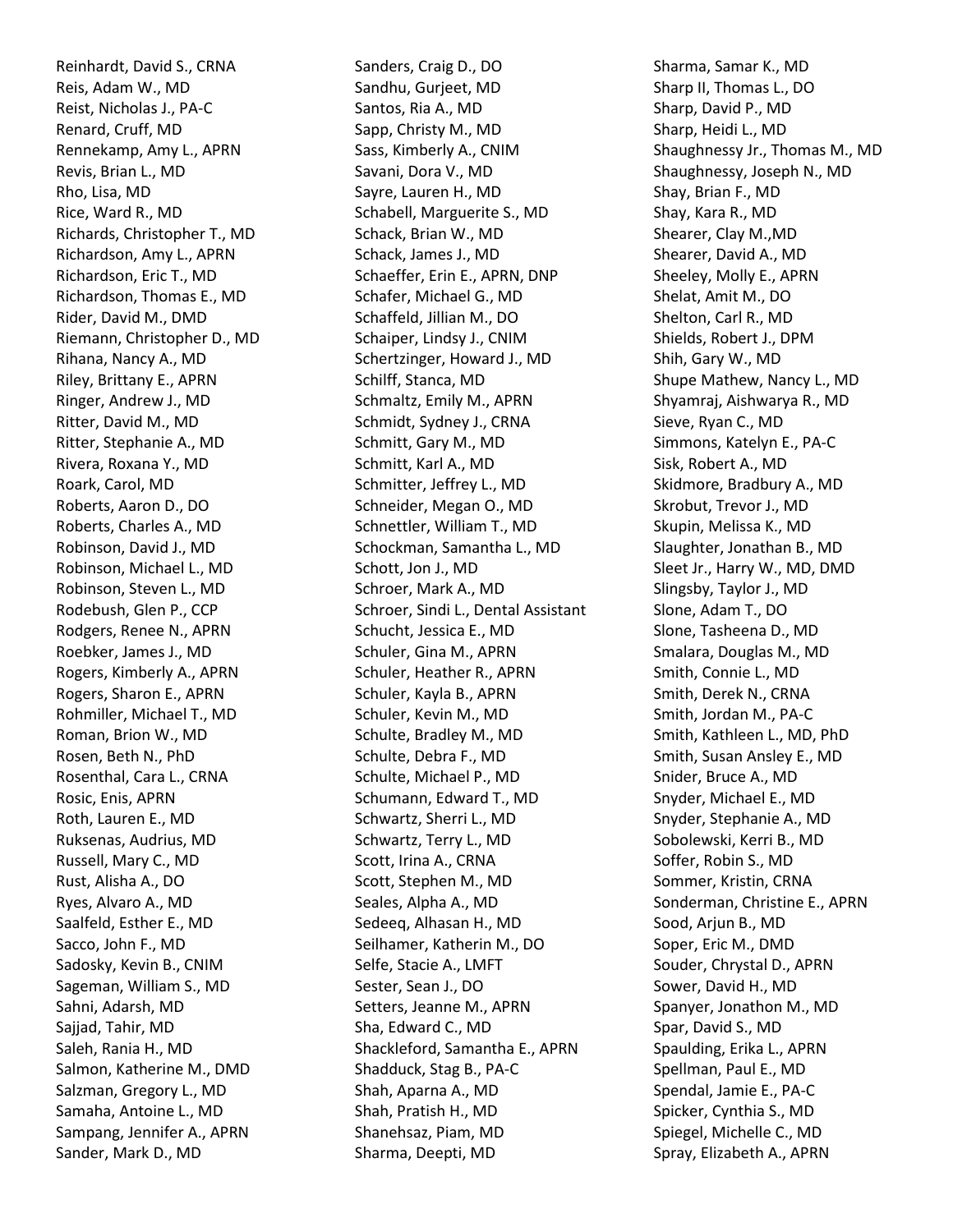Srinivasan, Sriraman R., MD Stafford Jr., William L., MD Stanforth, David M., MD Stanton II, Robert J., MD Statile, Christopher J., MD Steele, Lynn B., CPBMT Stefanski, James T., MD Stegman, Stephanie A., CRNA Steinbeck, Frederick L., DDS Steinkamp, Steven L., MD Stemen-Godshalk, Pamela M., MD Stephens, Tracy L., APRN Stephenson, Sarah C., APRN Stevins, Olivia K., APRN Stewart Jr., James J., MD Stewart, Richard N., DO Stirrat, Stephanie A., MD Stock, Timothy M., APRN Stone, Dyshera L., CRNA Stover, Carrie E., CRNA Stover, Emily C., MD Stowers, Keith A., MD Strike, Holly R., MD Strimpfel, Jennifer M., PhD Strohmaier, Mitchell A., MD Strole, Christi L., PA-C Stroupe IV, Howard L., MD Stroupe, Wendi A., CRNA Strouse, Amy M., APRN Strunk, Derrick A., MD Sugimoto, Matthew J., MD Sullivan, Brittany A., MD Sullivan, Raymond J., MD Summe, Alexa M., DO Summe, Christopher L., MD Sun, Kelly R., DO Sundy, Rael D., MD Swanholm, Anthony T., OD Sweeney, Gregory D., MD Sweeney, Jackie S., MD Sweeney, Joseph C., MD Szczykutowicz, Pawel M., MD Tacang, Abraham L., MD Tackett, David T., APRN Tacy, Rebeca M., DNP, APRN Tagher, Robert J., MD Tallon, Teresa D., APRN Tangirala, Bhargavi, MD Tauro, Nelson P., MD Tavajian, Kim A., APRN Taylor, Michael D., MD Taylor, Nadya S., CRNA Tcheng, Alvena G., MD

Teller, Roger E., MD Temming, Joseph E., MD Tenkman, Lawrence R., MD Tenney, Jeffrey R., MD Tewes, Julie, APRN Thirumalai, Shanti S., MD Thomas, Cameron W., MD Thomas, Isaac P., MD Thomas, Michael A., MD Thompson, Angelia F., MD Threlkeld II, William F., MD Tilden, Amanda M., CRNA Tillery, April M., MD Tindni, Arshdeep, MD Tirone, Charles M., DPM Tischner, Erin R., DO Tolbert, Jerry L., MD Toles, Elizabeth M., CRNA Tomaszewski, Mara D., MD Tork, Shahryar, MD Torregroza-Sanchez, Maria P., MD Tracy, Robert N., MD Tramel, Tracy M., APRN Tran, Ai N., MD Trapani, Brian P., MD Trice, Laura M., MD Trimba, Roman, MD Tritle, Benjamin A., MD Trogdon, Sidney D., MD Truesdell, Deborah A., APRN Tuemler, Erin M., MD Turner, Elizabeth E., MD Turner, Emily A., PA-C Turner, Richard A., MD Tyson, Scott E., MD Udechukwu, Nneka S., MD Unterbrink, Lori D., CRNA Upadhayay, Niraj, MD Utter, Sandra J., MD Vaddi, Suman, MD Valavoor, Shahul H., MD Vance, Nancy Jo MD Vandergriff, Holly S., APRN Vanhorne, Brian T., CRNA Vaniglia, Jessica R., APRN, CNM Varghese, Liza R., MD Varnell, Krista M., MD Varney, Jonathan R., APRN Vasireddy, Akash, MD, MPH Vawter-Lee, Marissa M., MD Veazey, Michelle A., MD Vega-Bermudez, Francisco, MD Velazquez Santiago, Angel L., MD

Velazquez, Elizabeth N., MD Venkataraman, Ramesh N., MD Verkamp, Robert H., CNIM Verma, Rajiv, MD Vermani, Samir D., MD Villacis, Cynthia H., MD Villareal, Manuel S., MD Villari, Julie L., MD Villegas, Steven D., MD Vita, Anthony J., MD, MPH Voet, Shelly F., MD Von Handorf, Kellie S., CRNA VonderBrink, Joseph P., MD Vormbrock, Kimberly A., MD Voss, Deward H., MD Wagner, Crystal N., APRN Wagner, Robert J., MD Wagner, Steve W., PsyD Walbert, Ashley J., CNIM Walker, Susan M., APRN Wallace, Laurie A., APRN Walls, Michael J., MD Walsh, Kyle B., MD Walters, Brian J., MD Walters, Kyle A., MD Ward, Laura P., MD Warner, Nicole M., MD Warnick, Ronald E., MD Warren, Brenton D., MD Warren, Joel M., MD Warren, Nancy H., APRN, DNP Warrick, Stephen D., MD Watanabe Tejada, Luis C., MD Waters, Karle A., APRN Watkins, Rita, MD Watson, Clay C., MD Watson, James B., DO, MPH Wayman, Nicole C., CRNA Weaver, Erin B., CRNA Webb, John K., MD Webb, Natalie N., PA-C Weghorn, Lesley M., MD Wehmann, Michael S., MD Weiland, Christina M., PA-C Weinel, Sarah E., MD Weis, Melissa N., MD Weisberger, Anita L., MD Wellbrock, John F., CRNA Weller, James F., MD Wells, Karen D., PA-C Wells, Meagan K., CRNA Wells, Robert D., PhD Wells, Sean D., MD